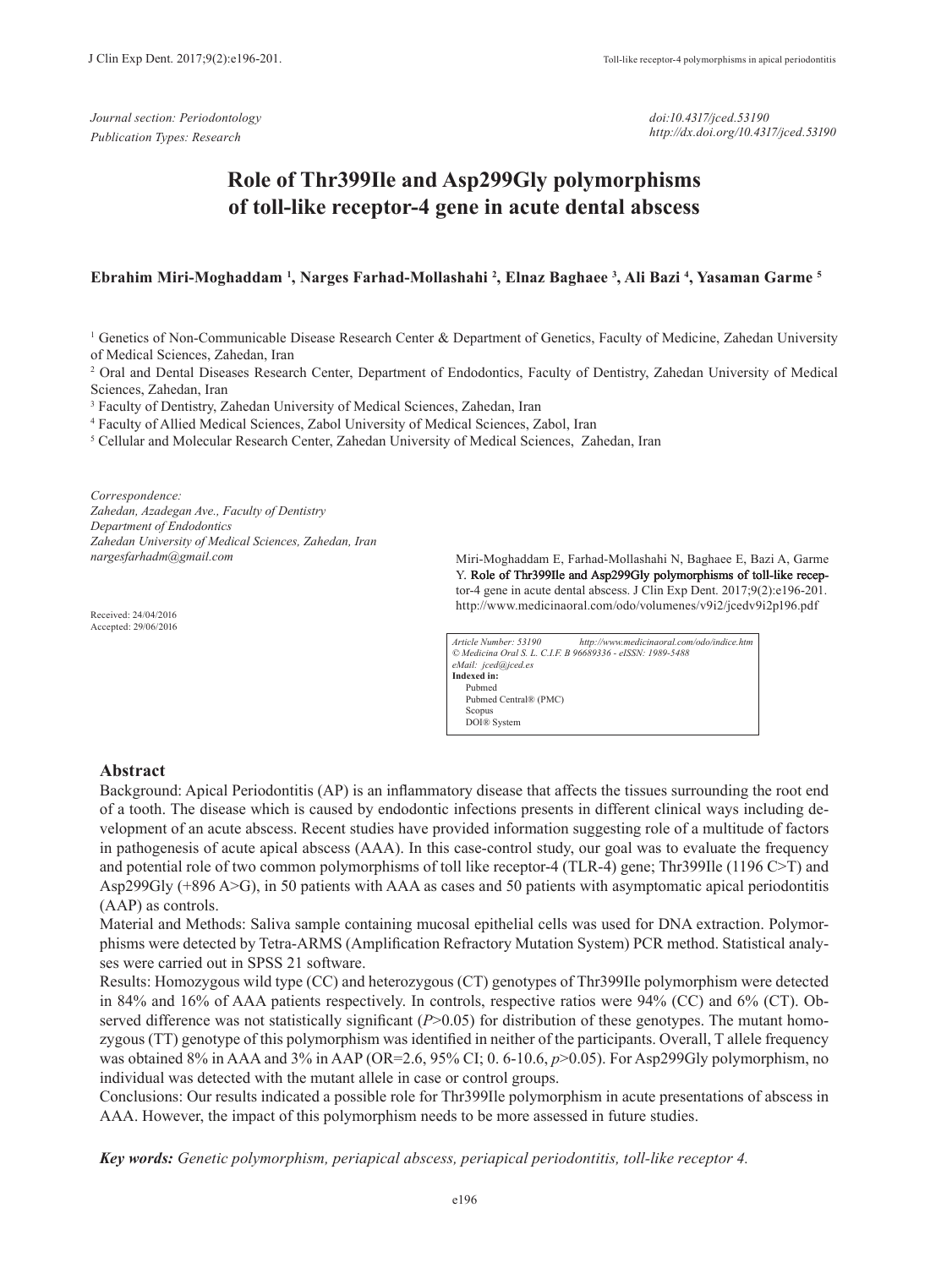## **Introduction**

Apical abscess is an inflammatory process in the periradicular tissues caused by biofilms in the necrotic root canal systems (1). It is usually localized intraorally, but in some cases the apical abscess may spread and result in severe complications or even mortality. The reasons why dental root canal infections can become symptomatic and evolve to severe spreading and sometimes lifethreatening abscesses remains elusive. Recent studies in the fields of microbiology and immunology have provided information regarding pathogenesis of symptomatic apical periodontitis, including its most severe form, the acute apical abscess (AAA) (1,2). Although mediators involved in clinical picture of apical periodontitis (AP) are less certain, role of immune system components has been suggested (3).

Innate immunity system, as the main mediator of inflammation, recruits specific pattern recognition receptors (PRR) capable of identifying conserved pathogen-associated molecular patterns within microorganisms. Toll like receptors (TLRs) are the most studied subtypes of PRRs. Ten TLRs covering a wide range of antigenic determinants have been recognized in humans (4). Among these, TLR-4 is a well-known member of TLR family residing in plasma membrane of multiple types of immune cells. TLR-4 is the main receptor responsible for recognition of lipopolysacharid (LPS), the dominant component of gram-negative bacteria cell wall (4,5). TLR-4 activation leads to production of inflammatory cytokines such as tumor necrosis factor- α (TNF-α), interleukin-6 (IL-6), IL-8, and also to induction of Nuclear factor κB(NF- κB ), an inflammatory transcription factor (6). Interestingly, altered expression of TLR-4 has been described in periodontitis which suggests a role for this receptor in pathogenesis of AP (7).

Single nucleotide polymorphisms (SNPs) in the genes of TLRs or cytokines have been known as important determinants modulating the inflammatory reactions and the balance of pro/anti-inflammatory state in AP (8). Susceptibility to periodontitis has been associated with polymorphisms in the genes of pro-inflammatory cytokines; IL-4 and IL-10 (9), IL-6 (10) and IL-8 (11). As well, considering that LPS is the main ligand of TLR-4, SNP within TLR-4 gene has been reported to increase the susceptibility to bacterial infections (4). In parallel, polymorphisms of TLR-4 and its co-receptor (CD 14) have been found to be related to periodontitis (12). The two most studied TLR-4 polymorphisms are Thr399Ile (rs4986791) and Asp299Gly (rs4986790). These two polymorphisms interfere with TLR-4 signal transduction, and therefore potentially affect the immune response to microbial invasions and susceptibility to infections (13,14). In some studies, frequency of Asp299Gly and Thr399Ile polymorphisms has been reported to be significantly higher in patients with periodontitis (15,16).

Studies of genetic polymorphisms in AP are very limited, and only eight eligible studies have been compiled in a recent comprehensive review (17). Besides, there was no study on the role of Thr399Ile and Asp299Gly polymorphisms of TLR-4 in AP patients. In present study, we aimed to assess the significance of the Asp299Gly and Thr399Ile polymorphisms in patients with AAA and asymptomatic apical periodontitis (AAP) in South-East of Iran.

## **Material and Methods**

## -Population

The subjects were selected from the city of Zahedan in South-East of Iran. Patients and controls were chosen from individuals visiting therapeutic center, Faculty of Dental medicine, Zahedan University of Medical Sciences within 2014. The study was approved by Ethical committee of Research of the University, and the participants were also asked to sign an informed consent. Demographical data such as age, sex, vacancy, education, as well as teeth type and jaw position were obtained by interviews and oral examinations. The participants were sub classified according to radiographic findings and clinical manifestations into two groups: 50 patients with AAA (as case group) and 50 ethnic, age and sex matched patients with AAP (as control group). Inclusion criteria for AAA cases consisted of moderate to severe signs and symptoms along with soft tissue swelling with or without systemic manifestations such as fever, malaise, headache and lymphadenopathy. This condition is characterized by pulp necrosis and slightly thickened periodontal ligament space to a radiolucent lesion in radiographs. Patients in the control group exhibited pulp necrosis with no or only mild signs and symptoms and without previous exacerbation, which included radiographically thickening of the periodontal ligament space compatible with periapical lesion. The patients of both groups were from the same geographic area (8,18).

## -Exclusion criteria

Followings were considered as exclusion criteria in both AAA and AAP groups: prior endodontic treatment, teeth with an intra or extra oral sinus tract and subjects with systemic diseases, severe bleeding disorders, history of corticosteroids or NSAIDs consumption, HIV or chemo or radiotherapy.

#### -Sample collection

Saliva sample containing oral epithelial cells were exploited for DNA extraction. Exfoliated mucosal epithelial cells were expectorated into sterile micro tubes, and then the samples were taken to the laboratory for DNA extraction.

-DNA extraction and polymorphisms genotyping

DNA was obtained as previously described (19).We applied Tetra-ARMS (Amplification Refractory Mutation System) PCR method for identification of the Thr399I-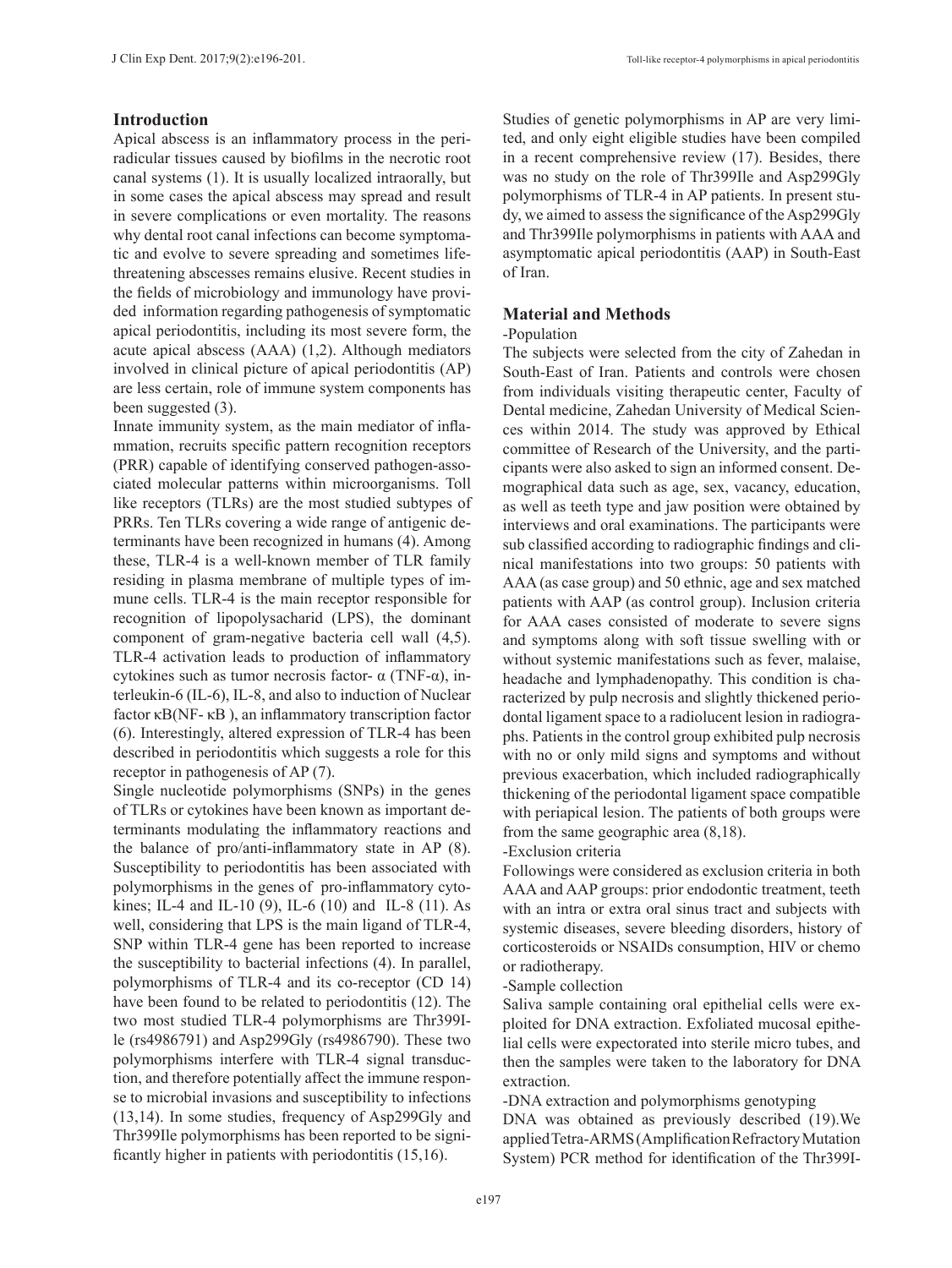le and Asp299Gly polymorphisms. In this method, four primers (two outers and two inners) are simultaneously introduced into one PCR reaction. This method provides highly specific and cost-effective allele-specific amplifications. Sequences of primers and length of PCR products have been presented in table 1.

control groups considering demographical features (Table 2).

Homozygous wild type (CC) of Thr399Ile (1196 C>T) polymorphism was the dominant genotype in both AAA and AAP patients (respective percentages of 84% and 94%). Heterozygous (CT) genotype was also identified

| Table 1. Primer sequences for detection of Thr399Ile and Asp299Gly polymorphisms by tetra-ARMS method. |  |  |
|--------------------------------------------------------------------------------------------------------|--|--|
|                                                                                                        |  |  |

| <b>SNP</b>        | <b>Sequences primers</b>                                                                                                                                                 | <b>Products Size</b> |
|-------------------|--------------------------------------------------------------------------------------------------------------------------------------------------------------------------|----------------------|
|                   | F Outer: 5'- AGG CTT ACT TTC ACT TCC AAC AAA GGT G-3'                                                                                                                    | Outers: 326          |
| Thr399Ile $(C>T)$ | R Outer: 5'-TGA AAG CAA CTC TGG TGT GAG TAT GAG A -3'<br>F Inner: 5'- TGT TCT CAA AGT GAT TTT GGG ACC AC -3'<br>R Inner: 5'- TGA AGC TCA GAT CTA AAT ACT TTA GGC GGA -3' | A Allele: 177        |
|                   |                                                                                                                                                                          | G Allele: 227        |
|                   | F Outer: 5'- TGA ACC CTA TGA ACT TTA TCC-3'                                                                                                                              | Outers: 385          |
| Asp299Gly $(A>G)$ | R Outer: 5'- GTT AAC TAA TTC TAA ATG TTG CCA TC -3'                                                                                                                      | A Allele: 147        |
|                   | F Inner: 5'- GCA TAC TTA GAC TAC CTC GAA GA -3'                                                                                                                          | $G$ Allele 292       |
|                   | R Inner: 5'- CAA ACA ATT AAA TAA GTC AAT AC -3'                                                                                                                          |                      |

# -PCR reaction

PCR reaction was run at net reaction volume of 25 μl. Genomic DNA (50 ng), 1 μl of each primer (0.1 pMol) and 12.5 μl Taq DNA polymerase master mix (Pishgam, Iran) were admixed in a single reaction tube, and the net volume was reached by adding distilled water. PCR was initiated with 5 min of denaturation phase at 94. The reaction was continued with 30 (for Thr399Ile) and 31 (for Asp299Gly) thermal cycles of denaturation (5 min at 94), annealing (30 seconds at 60 for Thr399Ile and 64 for Asp299Gly) and extension (30 seconds at 72). At last, a final 5 minutes of extension phase at 72 was allowed. The PCR products were electrophoresed on 2% Agarose gel, and then photographed using green viewer dye and UV light.

-Statistical analyses

All analyses were performed by SPSS 21 software. Chisquare test was exploited for seeking a possible association between AAA with categorical variables such as sex, position of jaw or type of the teeth involved. When appropriate, fisher exact test was considered for reporting p values of associations between these categorical variables and the clinical outcome. Independent samples t-student test was employed to evaluate if there was a significant difference between mean age of AAA and AAP groups. For conduction a risk association analysis, logistic regression was the statistical procedure of choice. A dominant model of logistic regression was conducted for assessing risk of genotypes. Statistical significance threshold (*P* value) was considered as 0.05.

## **Results**

There were no significant differences between case and

in 16% and 6% of symptomatic and non-symptomatic patients respectively (Table 3). Frequencies of mutant (T) allele of Thr399Ile were 8% and 3% in cases and controls respectively; however, the difference was not statistically significant. Homozygous wild type (AA) genotype of Asp299Gly (+896 A>G) polymorphism was the sole combination discovered in the all participants. Furthermore homozygous genotype of mutant allele was not found in neither of the polymorphisms nor for AAA or AAP patients.

Logistic regression analysis revealed that mutant allele (T) of Thr399Ile polymorphism may be a risk factor for acute abscess formation (OR=  $2.6$ , 95 CI: 0.6-10.6). Likewise, heterozygous genotype (CT) of this polymorphism was associated with higher rate of AAA occurrence (OR= 2.9, *P*>0.05). Table 4 shows respective ORs for evaluated variables.

## **Discussion**

In present study, we assessed a potential relationship between two well-known TLR-4 polymorphisms; Thr399Ile and Asp299Gly with two clinical forms of periapical disease; AAA and AAP. TLR-4 is an important member of antigen recognition compartment of innate immunity system. As well, this receptor participates in adhesion reactions involved in transmigration of leukocyte to infected apical tissues (20). In current work, we found that distribution of Thr399Ile and Asp299Gly polymorphisms was not significantly different between AAA and AAP individuals. However, minor allele (T) of Thr399Ile polymorphism demonstrated a higher frequency in AAA than AAP patients (OR=2.9, Table 4).

TLR-4 is the main receptor for LPS of gram negative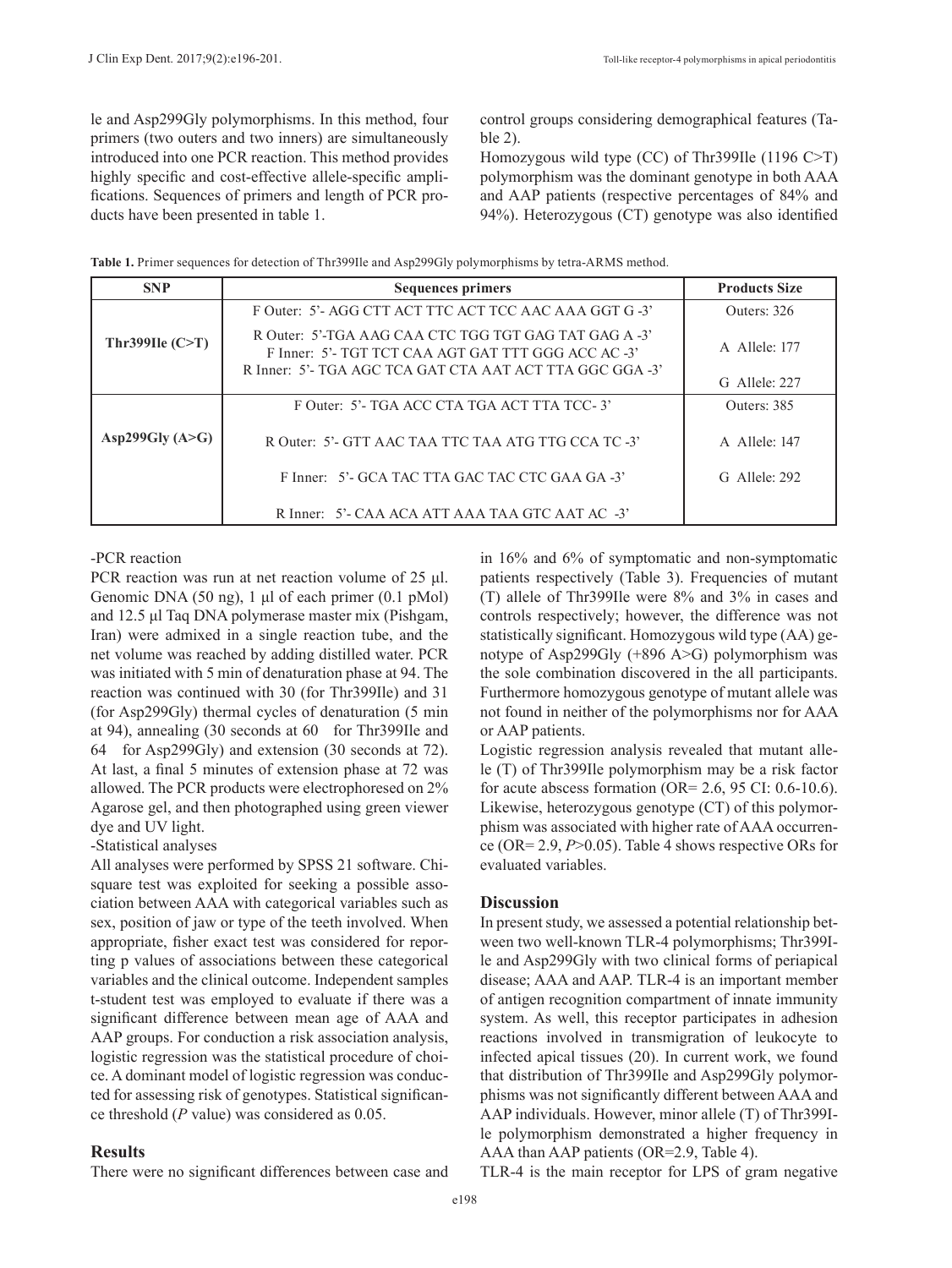**Table 2.** Demographical and clinical features of AAA (case) and AAP (control) patients.

| Characteristics      |            | <b>Total</b><br>$N=100$ | Case<br>$N=50$  | Control<br>$N=50$ |         |
|----------------------|------------|-------------------------|-----------------|-------------------|---------|
| Age(years)           | Mean±SD    | $31.6 \pm 12.5$         | $31.4 \pm 12.8$ | $31.7 \pm 12.3$   | $0.8**$ |
| Sex $(\%)$           | Male       | 50                      | 26(52)          | 24(48)            | $0.8*$  |
|                      | Female     | 50                      | 24(48)          | 26(52)            |         |
| Education (%)        | Illiterate | 10                      | 9(18)           | 1(2)              | 0.049   |
|                      | Elementary | 8                       | 3(6)            | 5(10)             |         |
|                      | Diploma    | 68                      | 33(66)          | 35(70)            |         |
|                      | Academic   | 14                      | 5(10)           | 9(18)             |         |
| Vacancy (%)          | Rural      | 23                      | 15(30)          | 8(16)             | $0.07*$ |
|                      | Urban      | 77                      | 35(70)          | 42(84)            |         |
| Jaw position $(\% )$ | Maxilla    | 35                      | 17(34)          | 18(36)            | $0.5*$  |
|                      | Mandible   | 65                      | 33(66)          | 32(64)            |         |
| Teeth type (%)       | Anterior   | 14                      | 7(14)           | 7(14)             | $0.7\,$ |
|                      | Premolar   | 25                      | 14(28)          | 11(22)            |         |
|                      | Molar      | 61                      | 29(58)          | 32(64)            |         |

\*\* Independents sample t-test.

\* Fischer exact test.

¶ Statistically significant values depicted in bold.

| <b>TLR-4 polymorphisms</b> |           | <b>Total</b><br>$N=100$ | <b>AAA</b><br>$N=50$ | AAP<br>$N=50$ | P      |
|----------------------------|-----------|-------------------------|----------------------|---------------|--------|
| <b>Thr399Ile</b> $(\% )$   | CC.       | 89                      | 42(84)               | 47(94)        | $0.1*$ |
|                            | <b>CT</b> |                         | 8(16)                | 3(6)          |        |
|                            | $C($ %)   | 94.5%                   | 92(92)               | 97(97)        | $0.1*$ |
|                            | $T(\%)$   | $5.5\%$                 | 8(8)                 | 3(3)          |        |

**Table 3.** Genotype and allele frequency of Thr399Ile polymorphism of TLR-4 in AAA and AAP patients.

\* Fischer exact test.

AAA; acute apical abscess, AAP; asymptomatic apical periodontitis.

bacteria. Both Asp299Gly and Thr399Ile polymorphisms have been described to reduce binding and signaling capacity of TLR-4 after exposure to LPS antigenic determinants (21). Also, presence of these polymorphisms elevated the risk of vigorous tissue infections by gram negative bacteria (22). In addition, it's been reported that gram negative bacteria are among the main identified microorganisms in AP, and specially higher load of these bacteria are present in AAA patients than AAP (23). Considering this in mind, higher risk of AAA in presence of Thr399Ile polymorphism may be explainable by lower signaling activity of TLR-4 following of bacte-

rial invasion. Nevertheless, mutant allele of Asp299Gly polymorphism was not found in our studied population; and therefore we were unable to carry out a risk stratification analysis for this polymorphism.

Few studies are available evaluating the role of TLR-4 polymorphisms in AP, and especially we found no study on Thr399Ile and Asp299Gly polymorphisms. In study of Rôças *et al.* (24), +896A>G polymorphism (known to cause less ligand binding efficacy) of TLR-4 showed no impact on persistent AP in Brazilians. Polymorphisms of pro inflammatory mediators and Fcү receptor have been described to affect clinical course of AP (8,25). Also, polymor-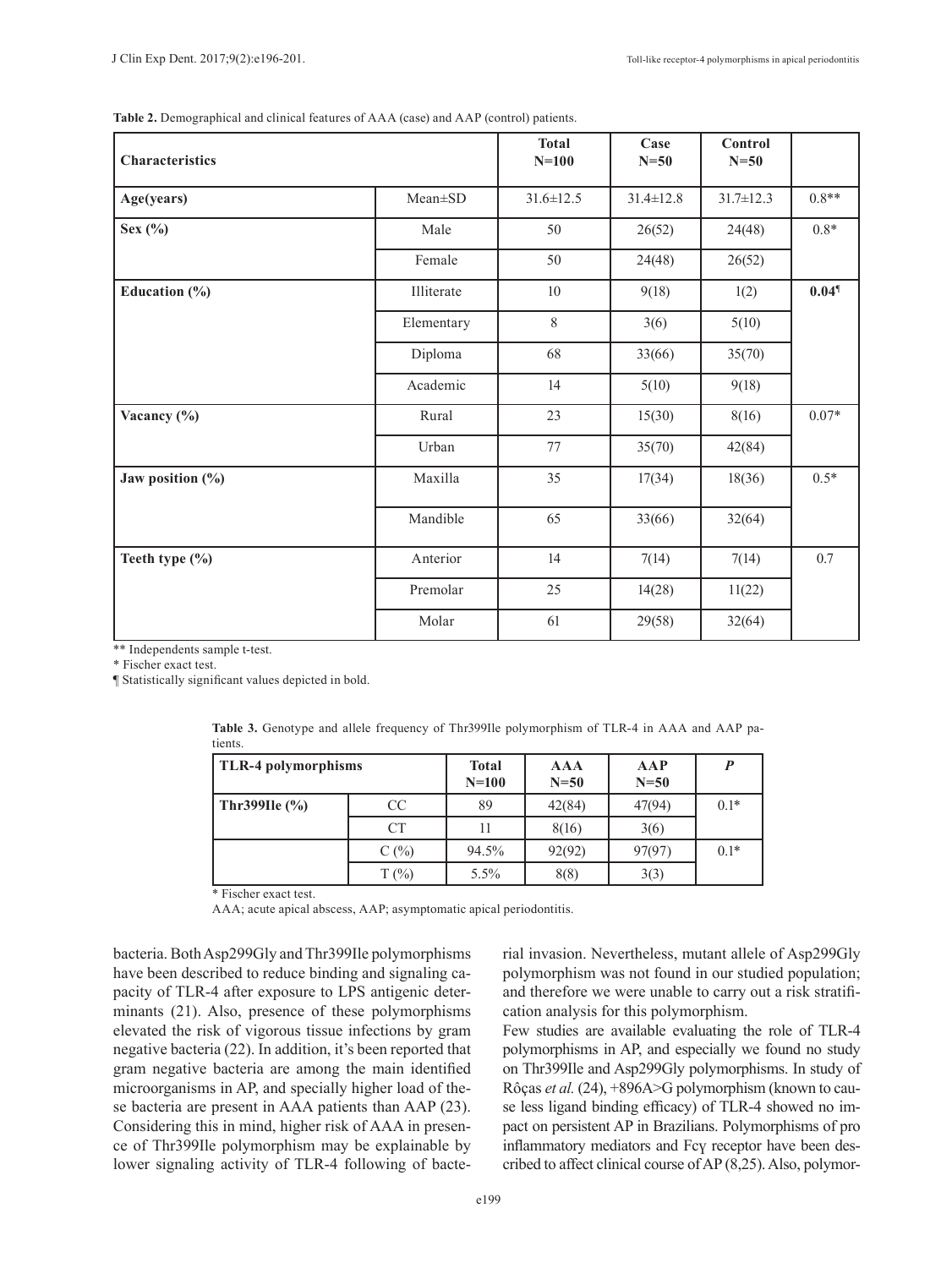| <b>Characteristics</b> |             | <b>OR</b> | $(95\%CI)$   | $\boldsymbol{P}$ |
|------------------------|-------------|-----------|--------------|------------------|
| Age(years)             | > 25        | 1.2       | $0.5 - 2.9$  | 0.6              |
| <b>Sex</b>             | Female      | 0.8       | $0.3 - 1.6$  | 0.6              |
| <b>Education</b>       | Illiterate  | 16.2      | 1.5-167.7    | 0.029            |
|                        | Elementary  | 1         | $0.1 - 6.5$  | 0.9              |
|                        | Diploma     | 1.6       | $0.5 - 5.5$  | 0.3              |
| Vacancy                | Rural       | 2.2       | $0.8 - 5.9$  | 0.1              |
| Jaw                    | Mandible    | 1.1       | $0.4 - 2.8$  | 0.6              |
| <b>Teeth</b>           | Premolar    | 1.2       | $0.3 - 4.6$  | 0.7              |
|                        | Molar       | 0.8       | $0.2 - 2.8$  | 0.7              |
| Thr399Ile              | CT genotype | 2.9       | $0, 7-11.9$  | 0.1              |
| Thr399Ile              | T allele    | 2.6       | $0.6 - 10.6$ | 0.1              |

**Table 4.** Logistic regression analysis performed for demographic and genetic characteristics for risk of AAA development.

¶ Statistically significant results depicted in bold.

phisms of tissue remodeling enzymes have been reported as potential effectors of clinical features in AP (26). High producer alleles of IL-1β, IL-6, and IL-8 pro inflammatory cytokines have also been related to elevated risk of acute dental abscess (8,18). On the other hand, a relationship has been identified between low producer allele of TNF-α and symptomatic abscess (18). In oppose to this, there are also studies which have found no link between clinical forms of AP and polymorphisms of IL-1 $\beta$  and TNF- $\alpha$  (8).

Previous reports have yielded somehow inconsistent conclusions regarding association of TLR-4 polymorphisms and risk of marginal periodontitis. Marginal periodontitis are similar to AP in many aspects including bacterial profiles and involved immune responses, and only differ in few features including patterns of bacterial colony formation (24). TLR-4 polymorphisms of Asp299Gly and Thr399Ile have not been associated with aggressive periodontitis (AgP) or chronic periodontitis in previous reports (27-29). In study of Schröder et al. (15), TLR-4 Thr399Ile polymorphism has been related to a significantly higher risk of CP but not AgP. Considering biologic similarities of marginal periodontitis and AP, higher OR of Thr399Ile polymorphism for AP observed here is in line with prior observations in marginal periodontitis; however, this needs to be clarified in larger population-based studies.

Failure of our results reaching a statistical significant threshold may be in part related to relatively small number of our participants; nevertheless, our sample was greater than multiple genuine studies in AP (24,30). Also, taking into consideration of environmental factors is of critical importance. Furthermore, AP clinical picture can potentially be modulated by the function of other immune components participating in inflammatory response. In addition to the genetic contributors, considering acquired factors in risk association studies on AP is recommended. Conclusively, taking in mind of an interactive approach between genetic and acquired determinants may provide a more comprehensive knowledge of AP pathogenesis.

Our result demonstrated higher occurrence of TLR-4 Thr399Ile polymorphism in AAA than AAP patients suggesting a triggering role for variant allele of this polymorphism for symptomatic form of AP. Nevertheless studies on larger sample populations are encouraged in order to emerge any significant results.

#### **References**

1. Guo H, Gao C, Zhang C, Zheng S, Yue L. Morphology of bacterial flora in root canals associated with apical abscesses. Chin Med J (Engl). 2013;127:3254-8.

2. Siqueira JF, Rôças IN. Microbiology and treatment of acute apical abscesses. Clin Microbiol Rev. 2013;26:255-73.

3. Hajishengallis G. Periodontitis: from microbial immune subversion to systemic inflammation. Nat Rev Immunol. 2015;15:30-44.

4. Noreen M, Arshad M. Association of TLR1, TLR2, TLR4, TLR6, and TIRAP polymorphisms with disease susceptibility. Immunol Res. 2015;62:234-52.

5. Becerik S, Özsan N, Gürkan A, Öztürk VÖ, Atilla G, Emingil G. Toll like receptor 4 and membrane-bound CD14 expressions in gingivitis, periodontitis and CsA-induced gingival overgrowth. Arch Oral Biol. 2011;56:456-65.

6. Gargus M, Niu C, Vallone J, Binkley J, Rubin DC, Shaker A. Human esophageal myofibroblasts secrete pro-inflammatory cytokines in response to acid and toll-like receptor-4 ligands. Am J Physiol Gastrointest Liver Physiol. 2015;308:G904-23.

7. Banu S, Jabir NR, Mohan R, Manjunath NC, Kamal MA, Kumar KR, et al. Correlation of Toll-like receptor 4, interleukin-18, transaminases, and uric acid in patients with chronic periodontitis and healthy adults. J Periodontol. 2015;86:431-9.

8. Amaya M, Criado L, Blanco B, Gomez M, Torres O, Flórez L, et al. Polymorphisms of pro-inflammatory cytokine genes and the risk for acute suppurative or chronic nonsuppurative apical periodontitis in a Colombian population. Int Endod J. 2013;46:71-8.

9. Loo WT, Fan C, Bai L, Yue Y, Dou Y, Wang M, et al. Gene polymorphism and protein of human pro-and anti-inflammatory cytokines in Chinese healthy subjects and chronic periodontitis patients. J Transl Med. 2012;10(Suppl 1):S8.